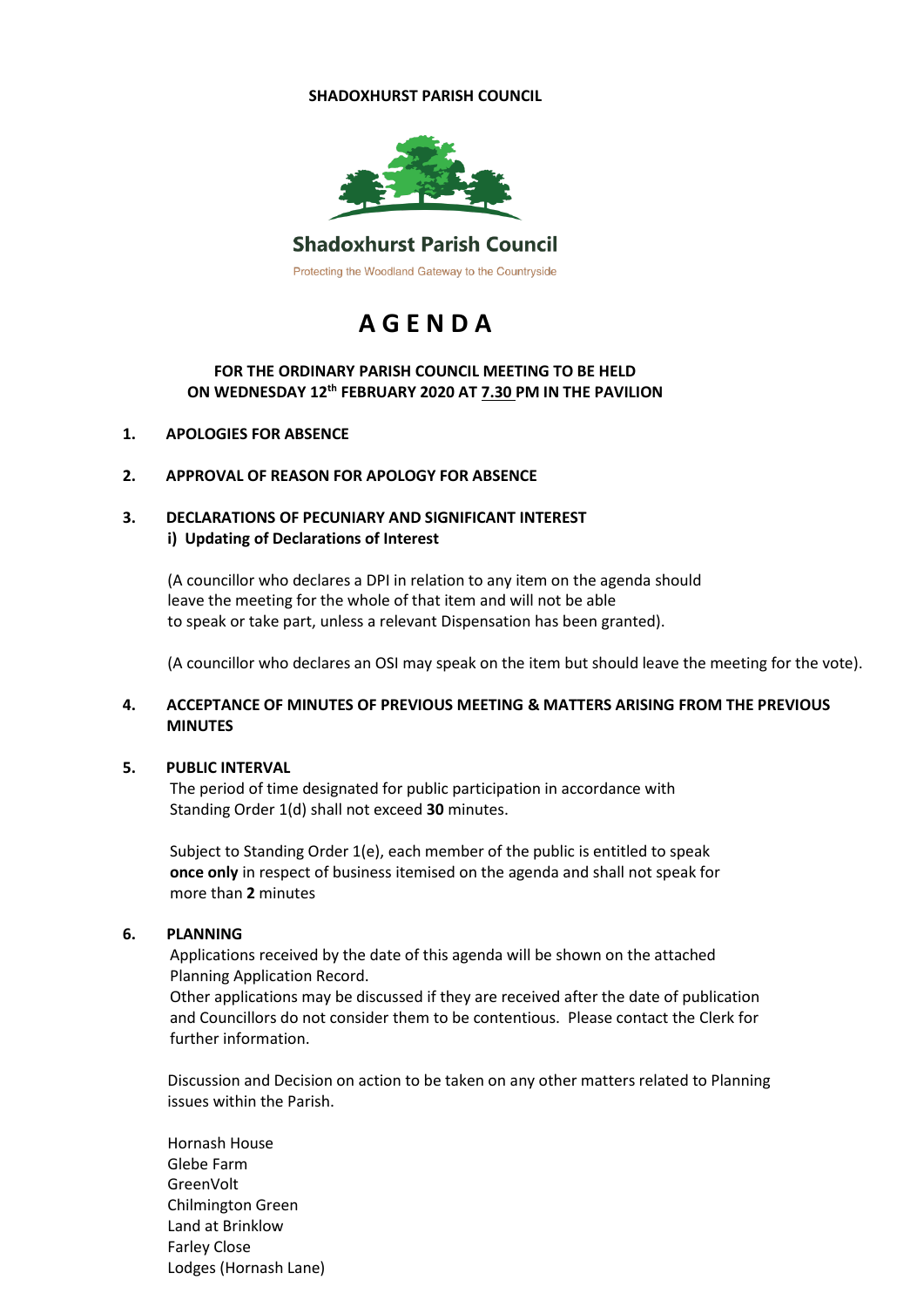#### **7. CORRESPONDENCE, FINANCE AND OTHER COUNCIL BUSINESS**

Correspondence/Email Correspondence Account Balance Payment of Accounts Internet Banking Insurance **Transparency** Lorry Watch/Speed Watch Conservation Area Review Group Utilities Advisory Group Village Forum – Replacing Village Hall & Pavilion, kitchen improvements & Maintenance of graveyards Information update - Charitable Land Trust in Shadoxhurst

#### **8. CHAIRMAN'S REPORT**

#### **9. SHADOXHURST WEBSITE**

**10. VILLAGE HALL, PAVILION, RECREATION FIELD, VILLAGE GREEN AND SIGN** Inspection of Village Hall before and following Hiring – Information item only Report from Village Hall and Pavilion Working Group Quotation for Village Hall Cleaning and Caretaking for 2020 General Issues relating to the Field/Car Park/Play Area/Village Sign/Village Green Pavilion Heaters Tree Inspection/Removal Wooden Gates (as per Bethersden) at all entrances/exits into Shadoxhurst (30mph) The Shadoxhurst Quilt VE Weekend 8<sup>th</sup>-10<sup>th</sup> May 2020 Boot Fair/Jumble Sale 4<sup>th</sup> July 2020 Insurance – Came & Co Renewal 26th February 2020 Great British Spring Clean Pavilion Survey Report

# **11. BOROUGH COUNCILLORS' REPORTS**

# **12. COUNTY COUNCILLOR'S REPORT**

#### **13. ITEMS FOR INCLUSION ON THE NEXT AGENDA**

# **14. HIGHWAYS/PUBLIC RIGHTS OF WAY**

Completion of Highway Improvement Plan Items to be reported to KHS/PROW Painting of Yellow Lines in Woodchurch Road Bus Stop Lay By & Parking outside Rectory Bungalows

#### **15. FORUM FOR EXCHANGE OF INFORMATION BETWEEN COUNCILLORS**